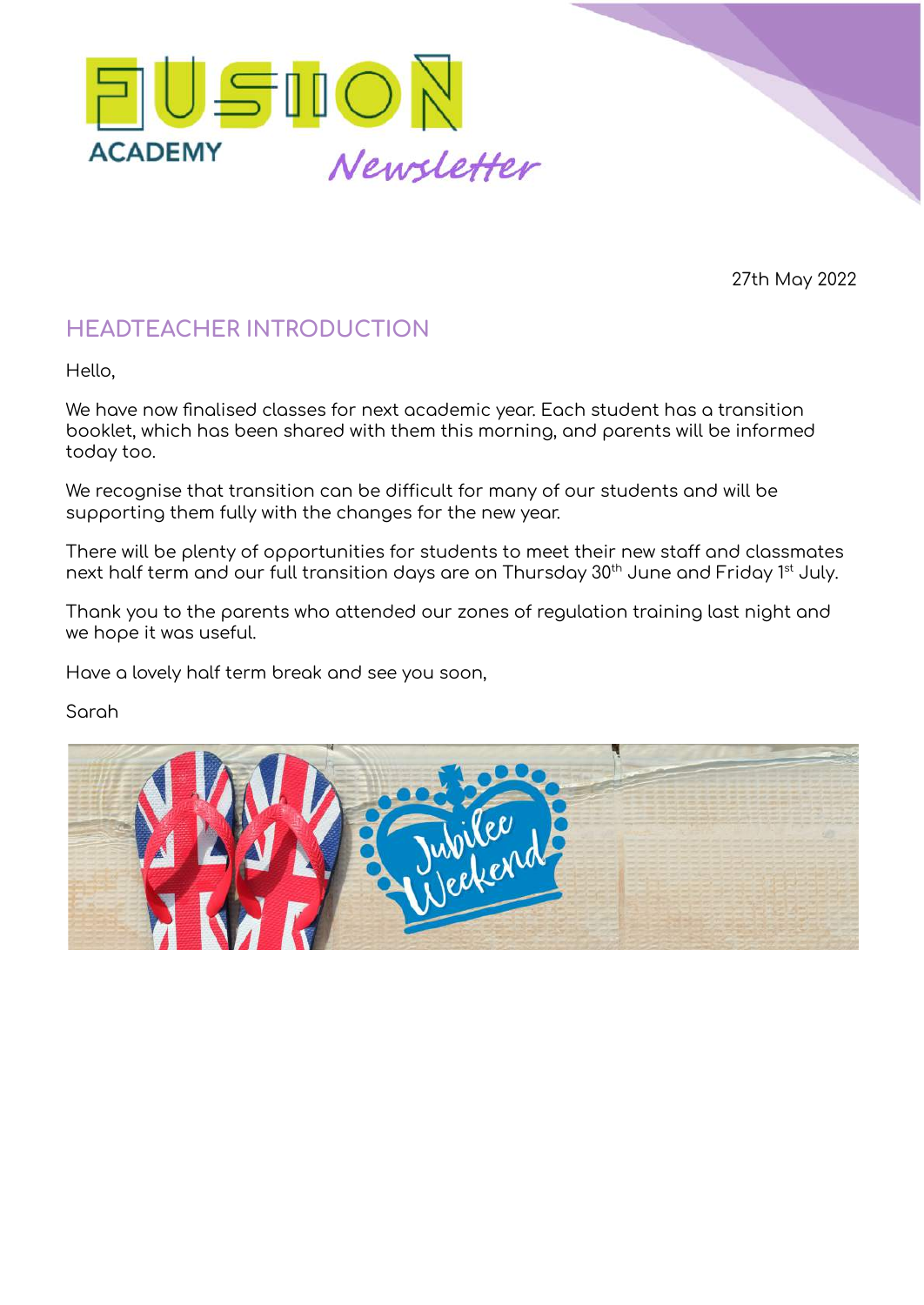# **PHOENIX**



Jacob had great fun in PE with Voyager and Apollo. They had a mix of different activities to try and the two Jacobs loved Just Dance - being in sync a lot and smiles not dropping from faces throughout the songs.





We've been very lucky to have Paul in our class - a teaching assistant who is an excellent graffiti artist. We used recycled boxes to make a wall and 'tag' it with our names written in a graffiti style.





We've also been doing some cooking challenges that all focus on different spices. All students decided to make crisps with a variety of hot spices on. We then had a taste challenge. Harriet wanted to make the spiciest sauce for Grant to drink! It was incredibly spicy! Tunde suggested boiling it into a sauce and it turned out to be absolutely delicious!

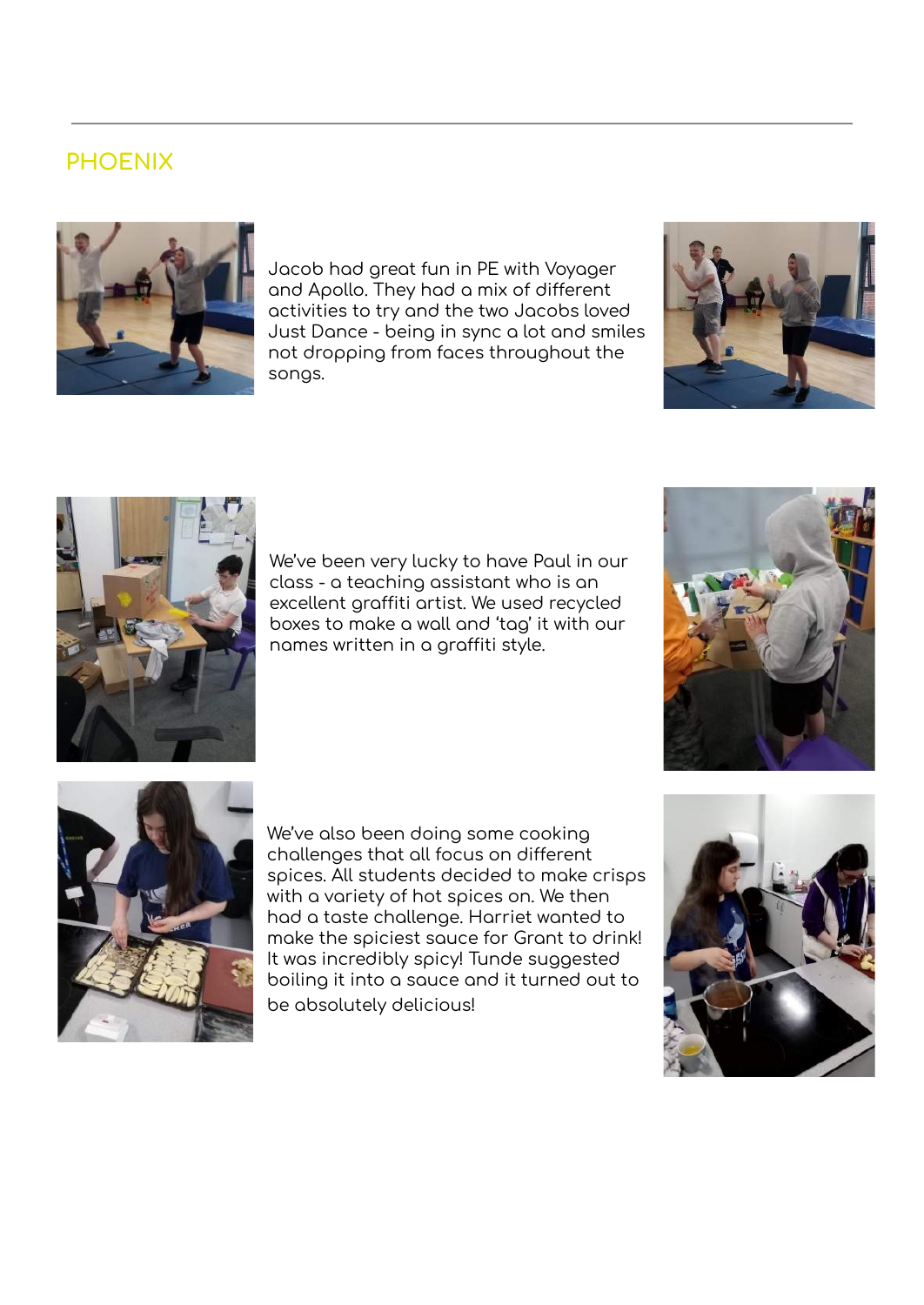#### **DRAGONFLY**

Another busy week in Dragonfly. I think the students are looking forward to a well-earned half-term break!

In Art this week, we continued with the theme of Birds and made some 3D model birds using newspaper and feathers:



We carried on with the 3D theme in our Maths lessons where we investigated Properties of Shape:



In English, we have enjoyed listening to and watching 'Tom's Midnight Garden' and have been doing a lot of activities based on this spooky story in which the clock strikes 13 at Midnight:

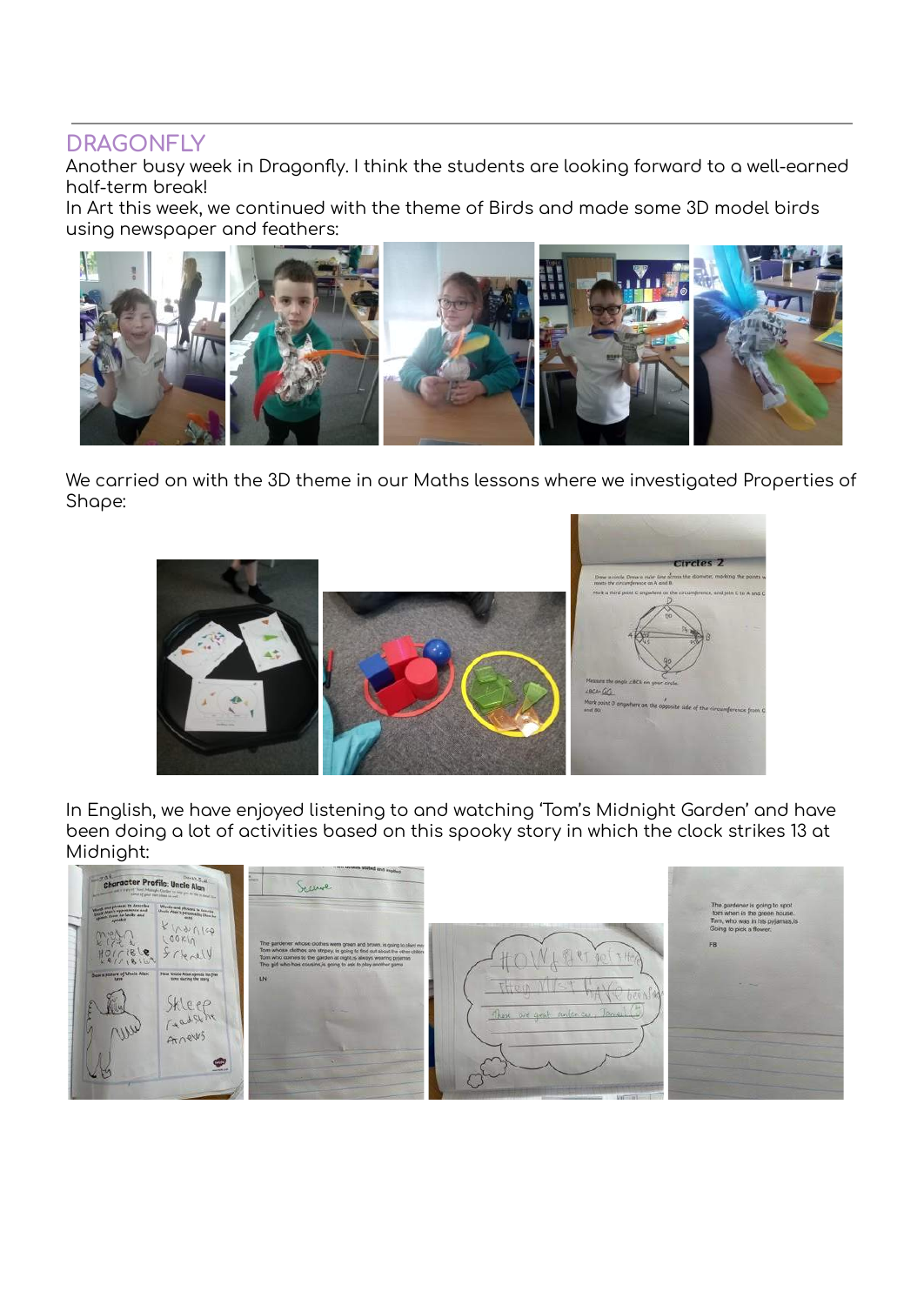#### **GEMINI**

All members of Gemini, both staff and students, are now settled in well to life at Fusion Academy.

This week, we have been busy making decorations for the Queen's Platinum Jubilee and we have enjoyed decorating our classroom.



In French, we have been learning about the seasons and the weather. We learnt that during the summer there are beautiful sunflower fields in Provence. We sowed our own sunflower seeds and are looking forward to them germinating soon.

In Maths, we have learnt lots about geometric shapes; how to compare and classify them, along with identifying lines of symmetry and making our own symmetrical shapes.



We have tried to get outdoors as often as we can and we enjoyed our nature hunt, as part of our Science work on living things.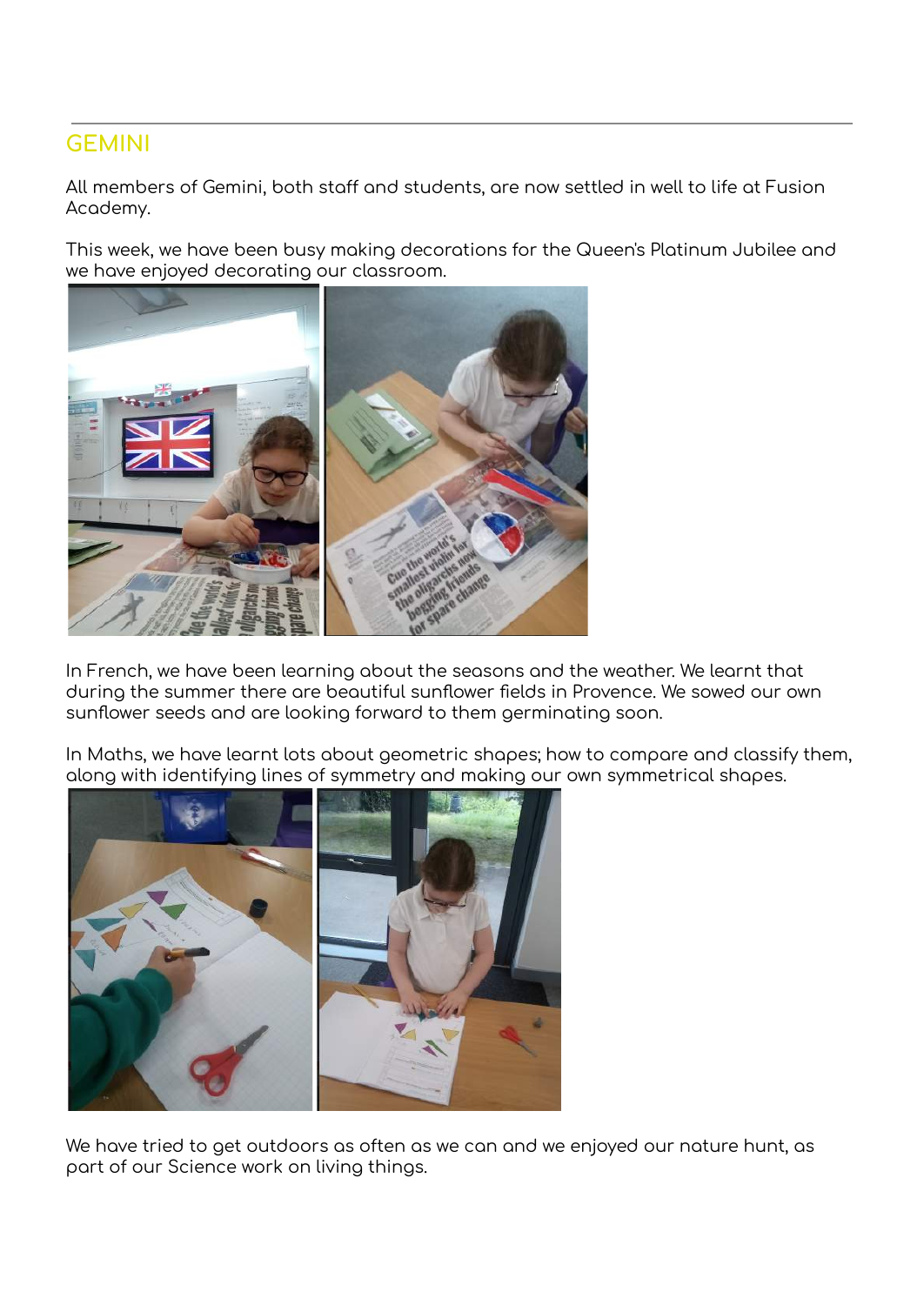### **POLAR**

What a busy week it has been. We had a lot of fun taking part in many practical activities. From comparing the life cycles of plants, mammals, amphibians, insects and birds in Science to locating 2 items from 2 different sections of a shop (e.g. the freezer section, fresh fruit at the local Tesco store for our pancake party we won in Class Bingo. We also learned to recognise, understand and use personification and homophones in our writing in English. To top it off, we all enjoyed taking part in activities to set up our Jubilee party.

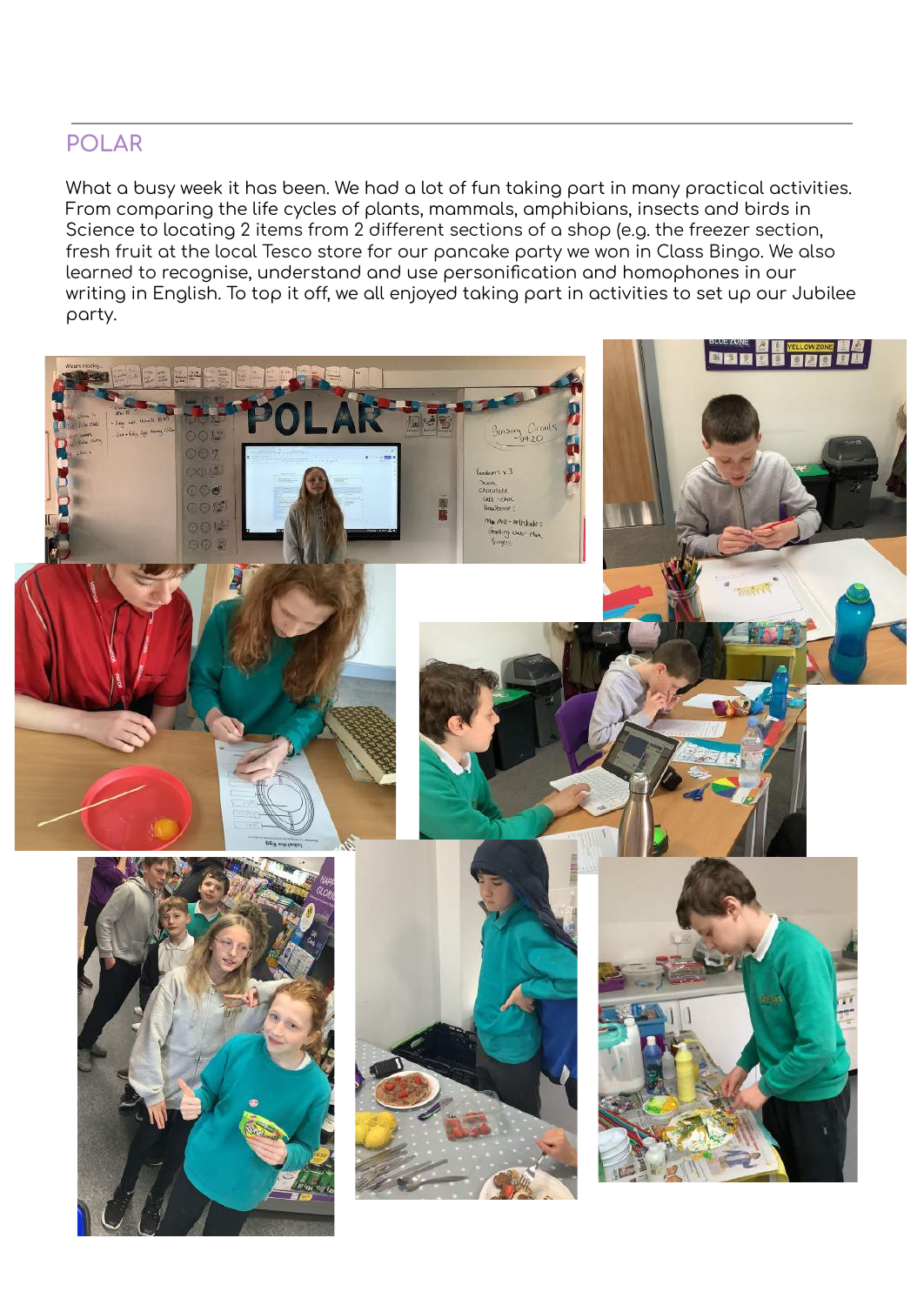# **EUROPA**

What a lovely end to the half term! We have had good fun in science exploring atoms, continued to understand how pie charts work and have written some excellent scripts for Miranda and Ferdinand in The Tempest.



In science, we had a competition to cut the smallest piece of paper possible. We tried to get a photograph of some of the smallest ones, but they were so tiny, the paper doesn't show up in the photo! Dylan worked methodically, cutting each piece of paper in half and in half again until he ended up with less than a speck!





Another brilliant moment of creativity came in creating

structures of elements from the periodic table. The class all really enjoyed having a go at making some of the different elements, with Steph, Camron and Dylan all choosing to make theirs on Minecraft.

On Thursday, Lennon and Robbie worked together to create a brilliant sensory circuit. They really enjoyed setting up a competition between their classmates (and teachers!) and thoroughly enjoyed watching everybody try to tackle the portion with the sacks!

Next half term, we are going to be working on a poetry unit with our key text being The Spider and The Fly. In Art, we will be creating our own Fusion twist on the Netflix series Is it cake? which we are very excited about.



I would like to say how proud I am of all the students in Europa. They have worked so hard this half term and have made such good progress, both in the curriculum and with their friendships. They have absolutely earned their half term, and I am very excited to see them again after half term ready to finish our year on a high!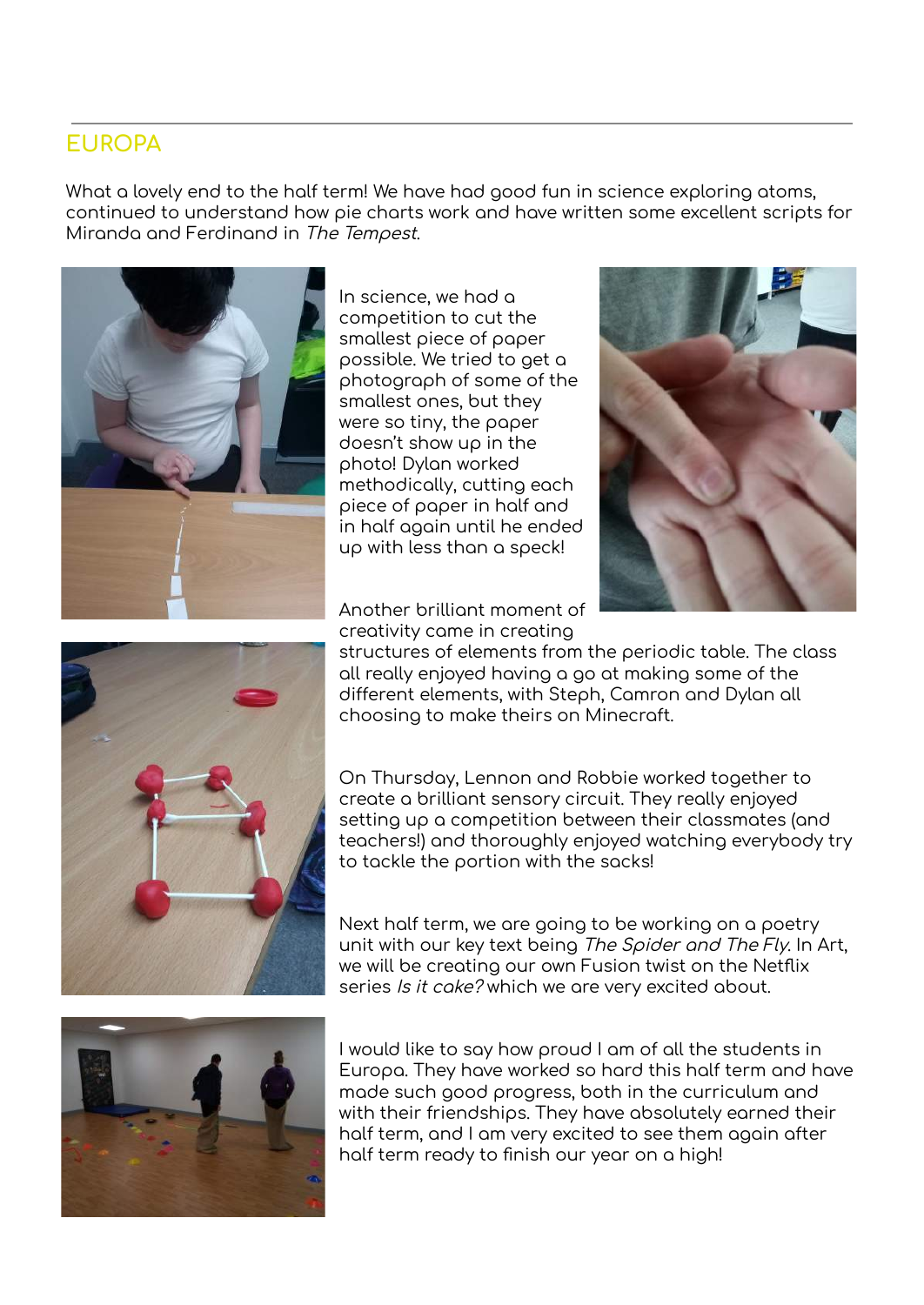# **ODYSSEY**

We've been finishing our topics this week and getting ready for our jubilee party. Everyone made a layer for the cake and then the students decorated it with fondant icing. We hope it tastes as good as it looks.

Callum chose to be King for the day again for his reward and everyone was really keen to help get things ready for him. Bradley and Damon worked really well together to make a jail for Callum to put his prisoners!

We finished our life skills topic by having a blind taste test to learn about getting better value for money when out shopping. Students calculated possible savings over the

year and were surprised to learn just how much they could save by buying non-branded drinks and snacks.









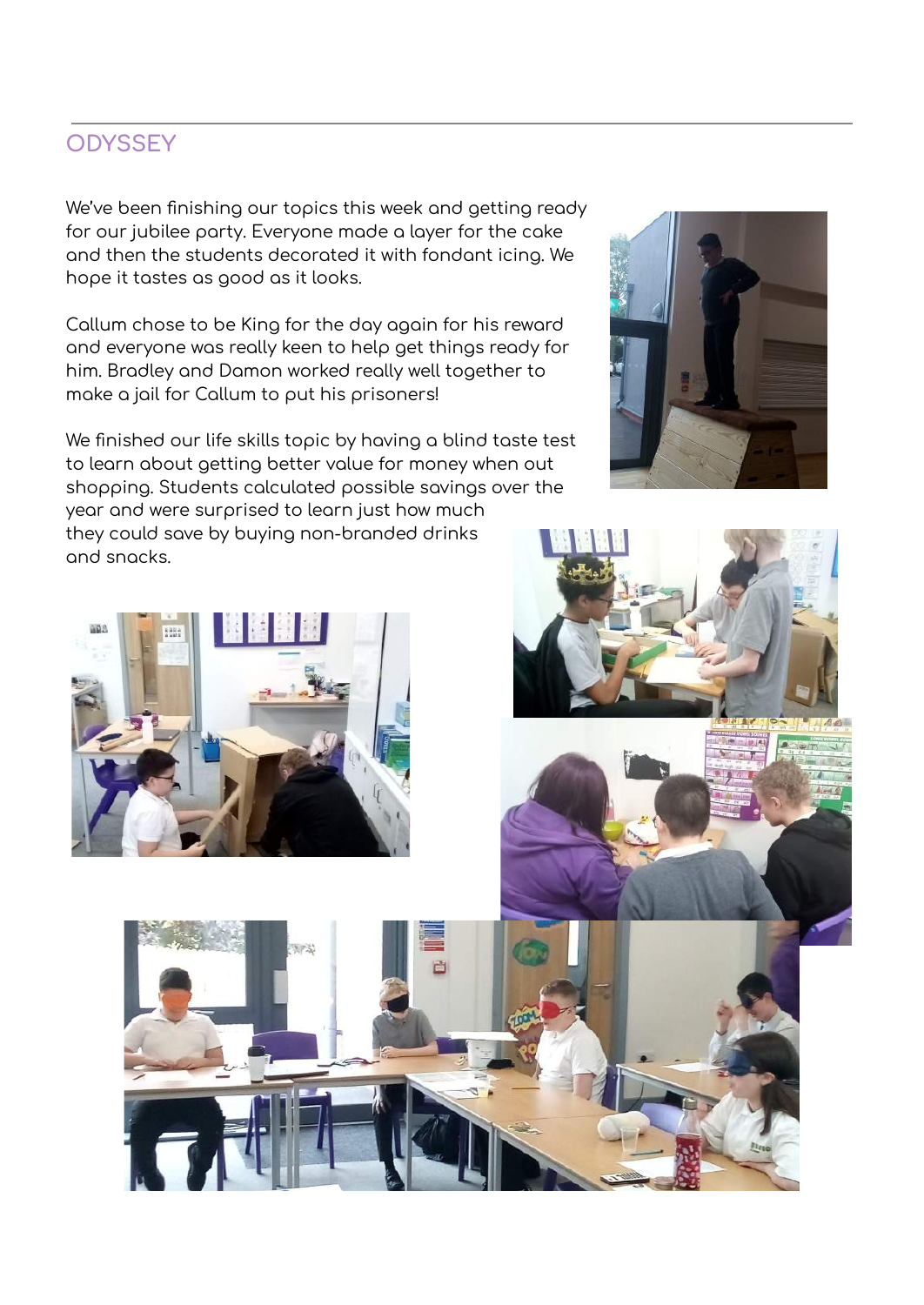#### **VOYAGER**

The final week of this half term…always such a busy week finishing up topics and doing end of topic assignments/ assessments/ tests, but the boys have done so well and persevered with all of their work and subjects.

It is clear that the geometry work in maths that we have been working on has been mostly retained so far, so we will continue with it after the break but look at areas of shapes too. We did a big Kahoot quiz on The Tempest for English and it was astonishing to see how much information they can remember and relay back to us, the boys have really enjoyed the story and the characters (especially Luke learning about Caliban!). Lewis and Ade

have done well with their English intervention lessons and it's shown with their reading assessments too.

In Geography, they drew out their ideal resorts, keeping in mind everything we've learnt about tourism over the last two half terms - Henry created a very eco Godzilla resort (of course Godzilla!), Jacob's was very nature driven, Ade's was all about Looney Toons, Luke's took inspiration from The Eden Project, Jay's was minimalistic and all about nature and Lewis' was all about adventure.

We've continued to learn more about the Periodic Table in Science and this week we've focused on different groups: Noble Gases and Halogens to be specific. We were shocked to find out all of their uses and where they can be found! In Social Thinking this week, we've concentrated on Size of the Problem - one of the tasks was to organise different scenarios onto a scale to think about and discuss different problems to then discuss reactions and responses. We had some great discussions and all students (we teamed up with



Apollo) started to talk, or at least think about, personal problems or scenarios that had happened to themselves.



The boys also enjoyed their shopping trip again last week and were really sensible. We're celebrating their successful half term of shopping and learning lots of new things about shopping this afternoon with a small shopping trip paid for





by us (Katie, Laura and Emma) and an afternoon of games and maybe a film. Multiple activities were put on for their PE lesson based on all of the gymnastics that they've learnt over the half term and it was a joy to see them putting into action all of the new skills they've learnt and they were really enjoying themselves.

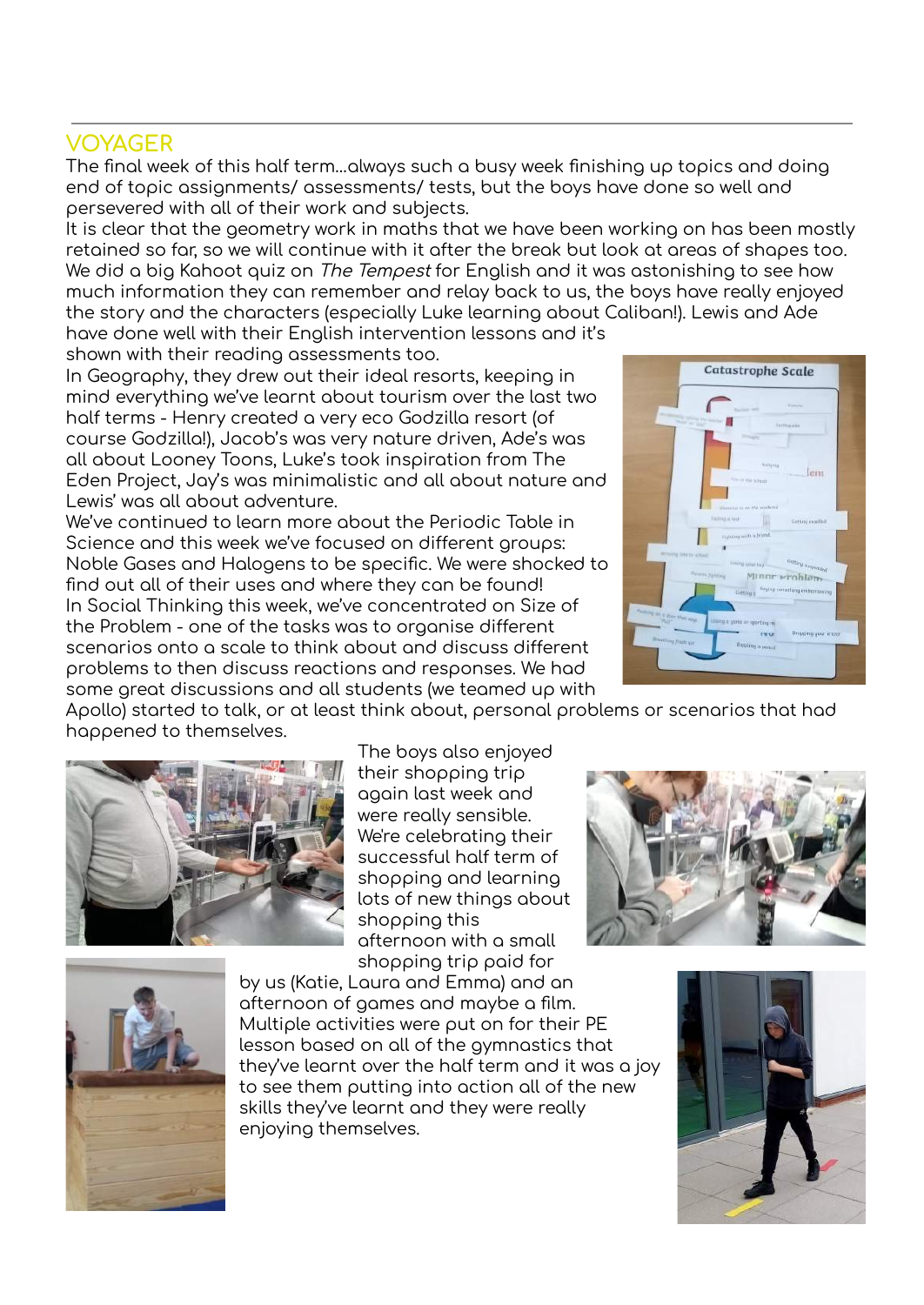### **APOLLO**

We've had a great final week to the half term, students have been working well and spending time outside together when the weather has been nice which has been great to see.

In maths, Sol completed this puzzle on complex shapes and keywords, other students have completed a review of the shape topic and looked at the progress they've made over the unit.

In English, we have finished the topic of The Tempest and students have completed letters as a character to a different character in the story. They were great and have retained a good amount of knowledge of the characters, but most are relieved to be moving on from the Shakespearean style language that, at times, has been quite difficult for them to follow.



PE has been all about trying different movement activities. The vault box was particularly popular with a few (and made for some great



photographs), the standing long jump mat was good for those wanting to beat their own distance or to compare with other people. We decided as a group that jumping around the same distance as your height in cm was a good benchmark to aim for.

Alfie has finished his waistcoat this week, the stitching is really neat and it is lined so

that the material is double thickness and sits better when worn. Alfie has amazed us with his projects and how much more independent he is becoming with it.

Have a good half term break!

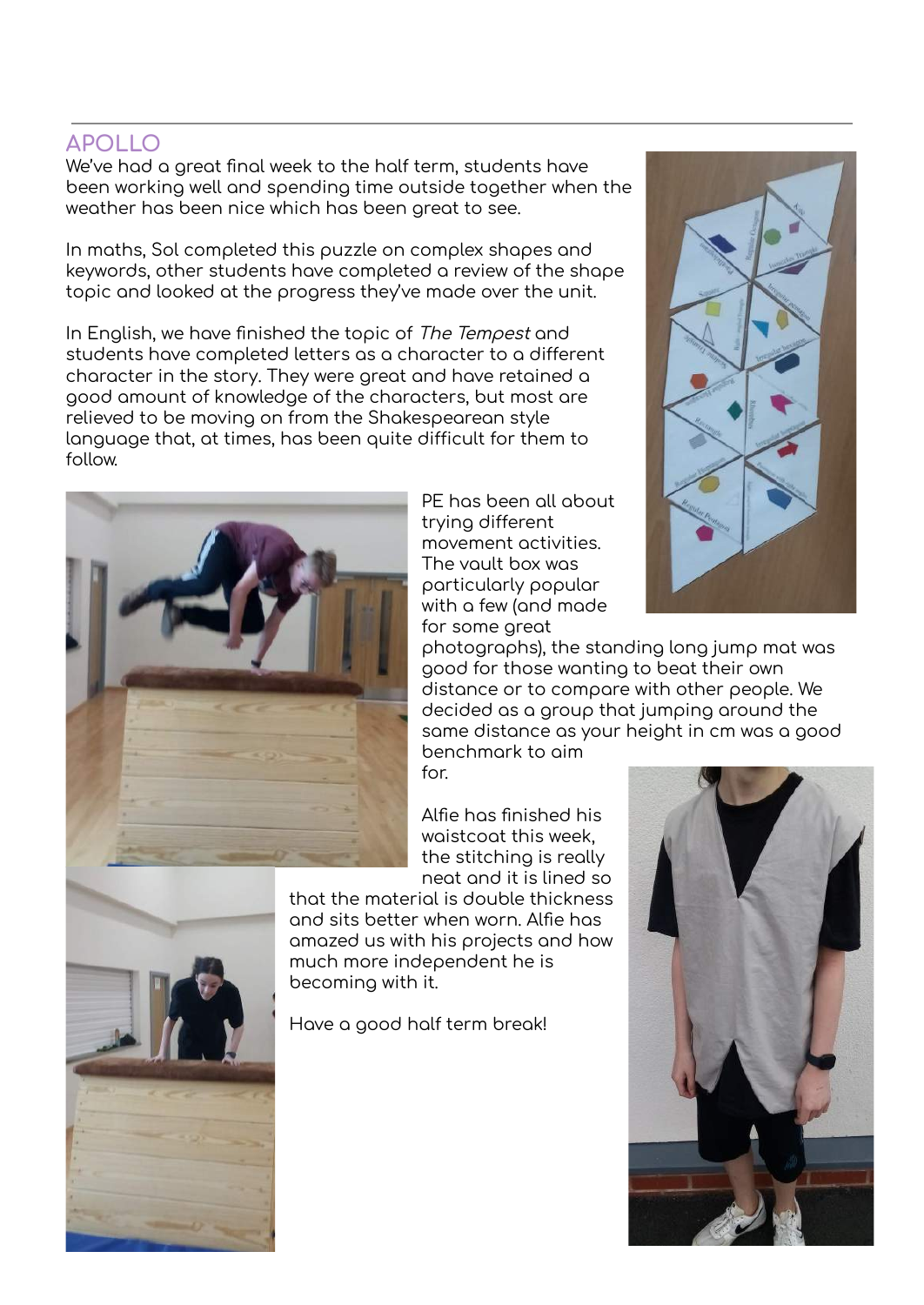# **OTHER NEWS**



### **The Fusion Academy Reward Tickets**

Students can earn tickets for doing things that are 'above and beyond'. For example, for doing some amazing work, behaving really well, or doing something especially kind or helpful. When the whole school earns 100 tickets, we all get a reward.

Tickets have been earned this week by:

| Freddie                                                                                                       | James | Liam |
|---------------------------------------------------------------------------------------------------------------|-------|------|
| Well done!                                                                                                    |       |      |
| <b>Overall Ticket Total = 74</b>                                                                              |       |      |
|                                                                                                               |       |      |
|                                                                                                               |       |      |
| <b>Diary Dates</b>                                                                                            |       |      |
| New classes shared with students and parents - by Friday 27th May                                             |       |      |
| School closes for Half Term break - Friday 27th May 2022<br>$\bigstar$                                        |       |      |
| School opens - Monday 6th June 2022<br>$\bigstar$                                                             |       |      |
| 'Meet the Teacher' visits after school - Monday 13th June and Monday 20th June.<br>$\bigstar$<br>Details TBC. |       |      |
| Whole school Transition Days - Thursday 30th June and Friday 1st July<br>$\bigstar$                           |       |      |
| $\star$ Fusion Fest 22 – Wednesday 6th July                                                                   |       |      |